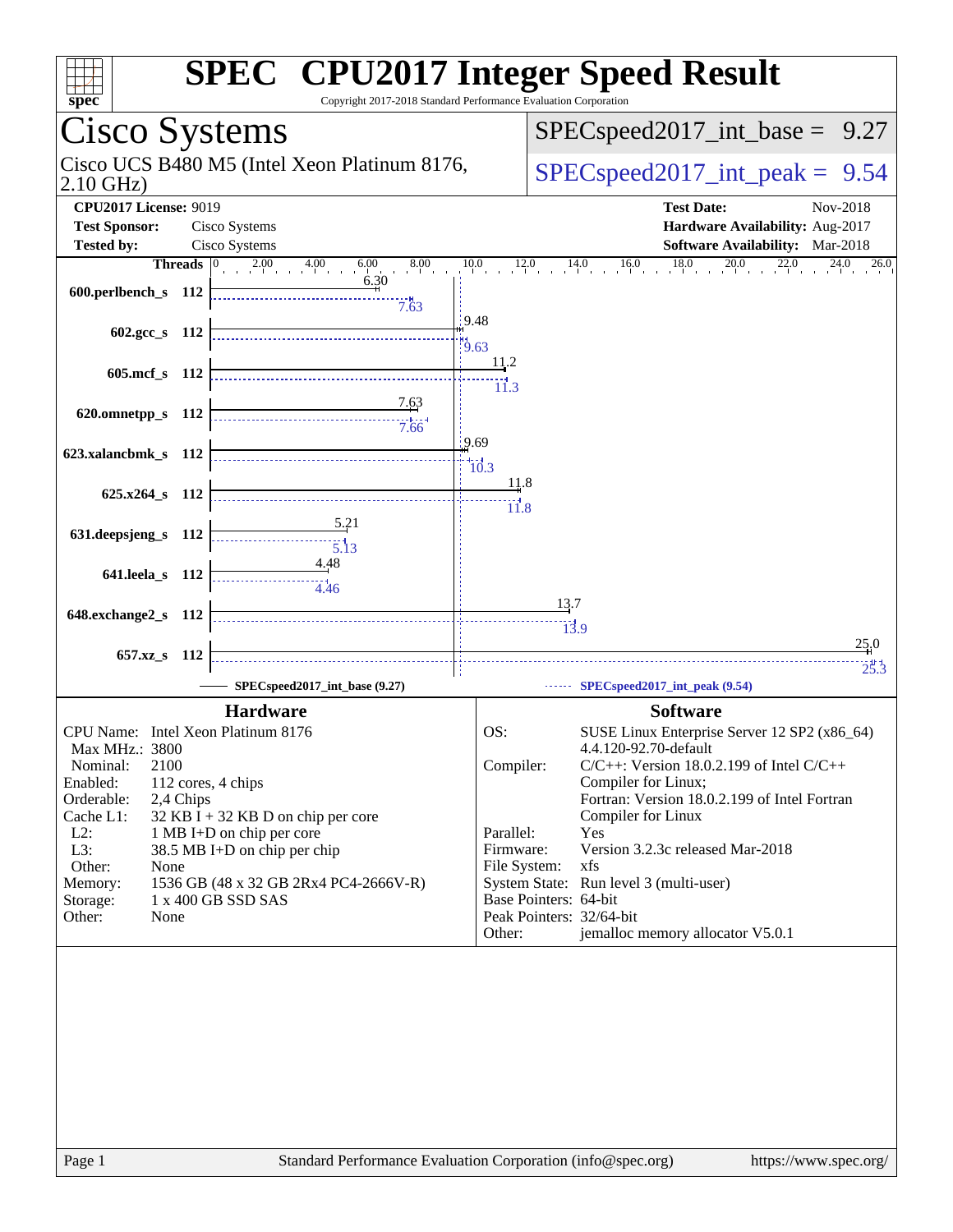

Copyright 2017-2018 Standard Performance Evaluation Corporation

## Cisco Systems

2.10 GHz) Cisco UCS B480 M5 (Intel Xeon Platinum 8176,  $\vert$  [SPECspeed2017\\_int\\_peak =](http://www.spec.org/auto/cpu2017/Docs/result-fields.html#SPECspeed2017intpeak) 9.54

 $SPECspeed2017\_int\_base = 9.27$ 

**[CPU2017 License:](http://www.spec.org/auto/cpu2017/Docs/result-fields.html#CPU2017License)** 9019 **[Test Date:](http://www.spec.org/auto/cpu2017/Docs/result-fields.html#TestDate)** Nov-2018 **[Test Sponsor:](http://www.spec.org/auto/cpu2017/Docs/result-fields.html#TestSponsor)** Cisco Systems **[Hardware Availability:](http://www.spec.org/auto/cpu2017/Docs/result-fields.html#HardwareAvailability)** Aug-2017 **[Tested by:](http://www.spec.org/auto/cpu2017/Docs/result-fields.html#Testedby)** Cisco Systems **[Software Availability:](http://www.spec.org/auto/cpu2017/Docs/result-fields.html#SoftwareAvailability)** Mar-2018

#### **[Results Table](http://www.spec.org/auto/cpu2017/Docs/result-fields.html#ResultsTable)**

|                                     | <b>Base</b>    |                |       |                |       |                | <b>Peak</b> |                |                |              |                |              |                |              |
|-------------------------------------|----------------|----------------|-------|----------------|-------|----------------|-------------|----------------|----------------|--------------|----------------|--------------|----------------|--------------|
| <b>Benchmark</b>                    | <b>Threads</b> | <b>Seconds</b> | Ratio | <b>Seconds</b> | Ratio | <b>Seconds</b> | Ratio       | <b>Threads</b> | <b>Seconds</b> | <b>Ratio</b> | <b>Seconds</b> | <b>Ratio</b> | <b>Seconds</b> | <b>Ratio</b> |
| 600.perlbench s                     | 112            | 282            | 6.30  | 282            | 6.30  | 276            | 6.44        | 112            | 233            | 7.63         | 231            | 7.70         | 234            | 7.60         |
| $602 \text{.} \text{gcc}\text{.}$ s | 112            | 414            | 9.62  | 420            | 9.48  | 423            | 9.41        | 112            | 418            | 9.52         | 407            | 9.79         | 414            | 9.63         |
| $605 \text{.mcf}$ s                 | 112            | 422            | 11.2  | 420            | 11.2  | 421            | 11.2        | 112            | 419            | 11.3         | 418            | 11.3         | 417            | 1.3          |
| 620.omnetpp_s                       | 112            | 206            | 7.91  | 214            | 7.63  | 214            | 7.63        | 112            | 213            | 7.66         | 214            | 7.63         | 197            | 8.26         |
| 623.xalancbmk s                     | 112            | 148            | 9.58  | 145            | 9.80  | 146            | 9.69        | 112            | 136            | 10.4         | 144            | 9.87         | 137            | 10.3         |
| $625.x264$ s                        | 112            | 149            | 11.8  | 151            | 11.7  | 149            | 11.8        | 112            | 150            | 11.8         | 150            | <b>11.8</b>  | 150            | 11.8         |
| 631. deepsjeng_s                    | 112            | 275            | 5.21  | 276            | 5.20  | 275            | 5.21        | 112            | 279            | 5.13         | 280            | 5.13         | 279            | 5.14         |
| 641.leela s                         | 112            | 381            | 4.47  | 380            | 4.49  | 381            | 4.48        | 112            | 383            | 4.46         | 382            | 4.46         | 382            | 4.47         |
| 648.exchange2 s                     | 112            | 215            | 13.7  | 215            | 13.7  | 216            | 13.6        | 112            | 212            | 13.9         | 211            | 3.9          | 212            | 13.9         |
| $657.xz$ <sub>S</sub>               | 112            | 247            | 25.0  | 247            | 25.0  | 246            | 25.2        | 112            | 244            | 25.3         | 245            | 25.2         | 242            | 25.6         |
| $SPEC speed2017$ int base =         |                |                | 9.27  |                |       |                |             |                |                |              |                |              |                |              |

**[SPECspeed2017\\_int\\_peak =](http://www.spec.org/auto/cpu2017/Docs/result-fields.html#SPECspeed2017intpeak) 9.54**

Results appear in the [order in which they were run.](http://www.spec.org/auto/cpu2017/Docs/result-fields.html#RunOrder) Bold underlined text [indicates a median measurement](http://www.spec.org/auto/cpu2017/Docs/result-fields.html#Median).

#### **[Operating System Notes](http://www.spec.org/auto/cpu2017/Docs/result-fields.html#OperatingSystemNotes)**

Stack size set to unlimited using "ulimit -s unlimited"

#### **[General Notes](http://www.spec.org/auto/cpu2017/Docs/result-fields.html#GeneralNotes)**

Environment variables set by runcpu before the start of the run: KMP\_AFFINITY = "granularity=fine,scatter" LD\_LIBRARY\_PATH = "/home/cpu2017/lib/ia32:/home/cpu2017/lib/intel64" OMP\_STACKSIZE = "192M"

 Binaries compiled on a system with 1x Intel Core i7-6700K CPU + 32GB RAM memory using Redhat Enterprise Linux 7.5 Transparent Huge Pages enabled by default Prior to runcpu invocation Filesystem page cache synced and cleared with: sync; echo 3> /proc/sys/vm/drop\_caches Yes: The test sponsor attests, as of date of publication, that CVE-2017-5754 (Meltdown) is mitigated in the system as tested and documented. Yes: The test sponsor attests, as of date of publication, that CVE-2017-5753 (Spectre variant 1) is mitigated in the system as tested and documented. Yes: The test sponsor attests, as of date of publication, that CVE-2017-5715 (Spectre variant 2) is mitigated in the system as tested and documented. jemalloc, a general purpose malloc implementation built with the RedHat Enterprise 7.5, and the system compiler gcc 4.8.5 sources available from jemalloc.net or<https://github.com/jemalloc/jemalloc/releases>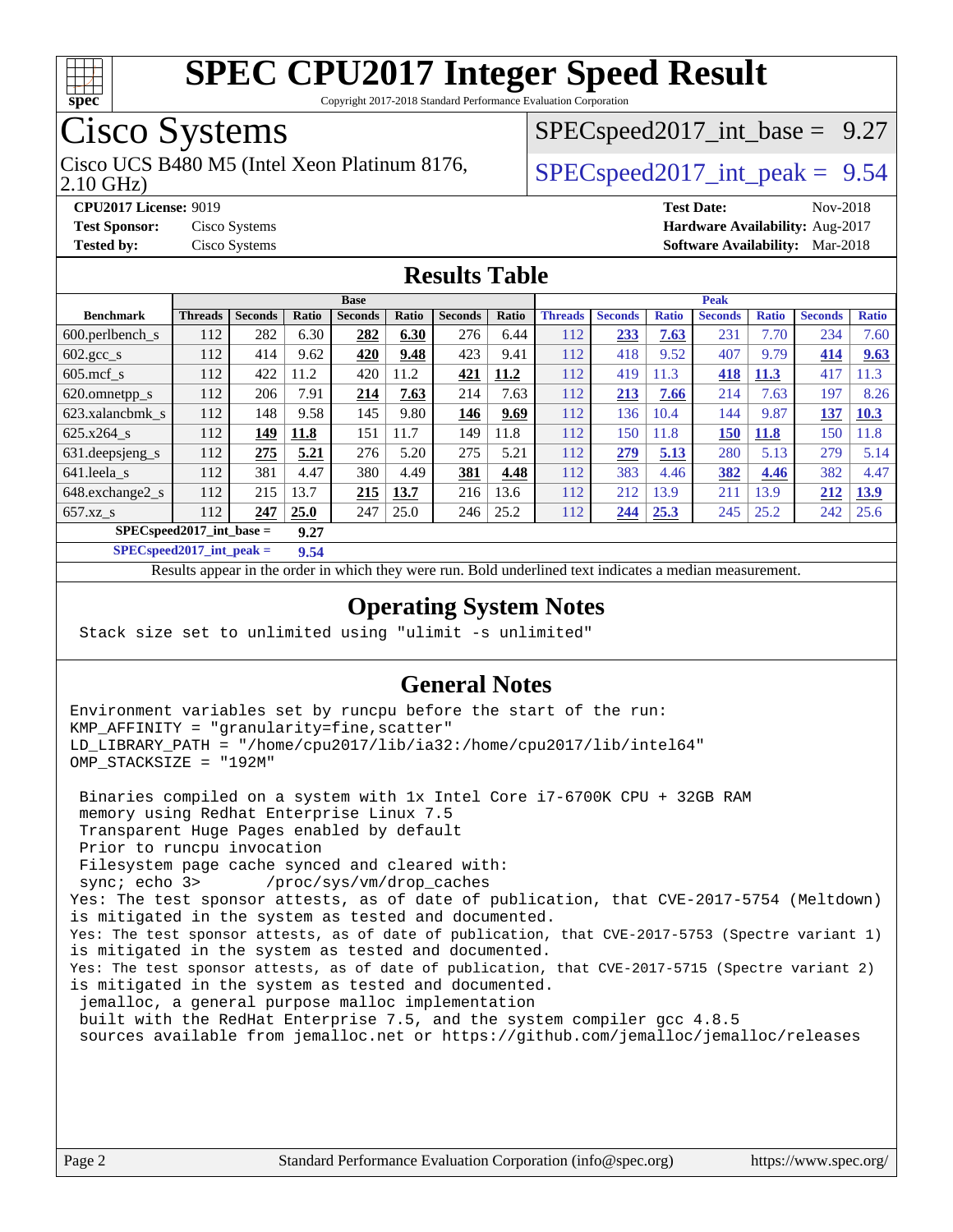

Copyright 2017-2018 Standard Performance Evaluation Corporation

## Cisco Systems

2.10 GHz) Cisco UCS B480 M5 (Intel Xeon Platinum 8176,  $\vert$  [SPECspeed2017\\_int\\_peak =](http://www.spec.org/auto/cpu2017/Docs/result-fields.html#SPECspeed2017intpeak) 9.54

 $SPECspeed2017\_int\_base = 9.27$ 

**[CPU2017 License:](http://www.spec.org/auto/cpu2017/Docs/result-fields.html#CPU2017License)** 9019 **[Test Date:](http://www.spec.org/auto/cpu2017/Docs/result-fields.html#TestDate)** Nov-2018 **[Test Sponsor:](http://www.spec.org/auto/cpu2017/Docs/result-fields.html#TestSponsor)** Cisco Systems **[Hardware Availability:](http://www.spec.org/auto/cpu2017/Docs/result-fields.html#HardwareAvailability)** Aug-2017 **[Tested by:](http://www.spec.org/auto/cpu2017/Docs/result-fields.html#Testedby)** Cisco Systems **[Software Availability:](http://www.spec.org/auto/cpu2017/Docs/result-fields.html#SoftwareAvailability)** Mar-2018

#### **[Platform Notes](http://www.spec.org/auto/cpu2017/Docs/result-fields.html#PlatformNotes)**

Page 3 Standard Performance Evaluation Corporation [\(info@spec.org\)](mailto:info@spec.org) <https://www.spec.org/> BIOS Settings: Intel HyperThreading Technology set to Disabled CPU performance set to Enterprise Power Performance Tuning set to OS Controls SNC set to Disabled Patrol Scrub set to Disabled Sysinfo program /home/cpu2017/bin/sysinfo Rev: r5797 of 2017-06-14 96c45e4568ad54c135fd618bcc091c0f running on linux-xy4f Mon Nov 12 21:30:57 2018 SUT (System Under Test) info as seen by some common utilities. For more information on this section, see <https://www.spec.org/cpu2017/Docs/config.html#sysinfo> From /proc/cpuinfo model name : Intel(R) Xeon(R) Platinum 8176 CPU @ 2.10GHz 4 "physical id"s (chips) 112 "processors" cores, siblings (Caution: counting these is hw and system dependent. The following excerpts from /proc/cpuinfo might not be reliable. Use with caution.) cpu cores : 28 siblings : 28 physical 0: cores 0 1 2 3 4 5 6 8 9 10 11 12 13 14 16 17 18 19 20 21 22 24 25 26 27 28 29 30 physical 1: cores 0 1 2 3 4 5 6 8 9 10 11 12 13 14 16 17 18 19 20 21 22 24 25 26 27 28 29 30 physical 2: cores 0 1 2 3 4 5 6 8 9 10 11 12 13 14 16 17 18 19 20 21 22 24 25 26 27 28 29 30 physical 3: cores 0 1 2 3 4 5 6 8 9 10 11 12 13 14 16 17 18 19 20 21 22 24 25 26 27 28 29 30 From lscpu: Architecture: x86\_64 CPU op-mode(s): 32-bit, 64-bit Byte Order: Little Endian CPU(s): 112 On-line CPU(s) list: 0-111 Thread(s) per core: 1 Core(s) per socket: 28 Socket(s): 4 NUMA node(s): 4 Vendor ID: GenuineIntel CPU family: 6 Model: 85 Model name:  $Intel(R)$  Xeon(R) Platinum 8176 CPU @ 2.10GHz Stepping: 4 CPU MHz: 1000.091 **(Continued on next page)**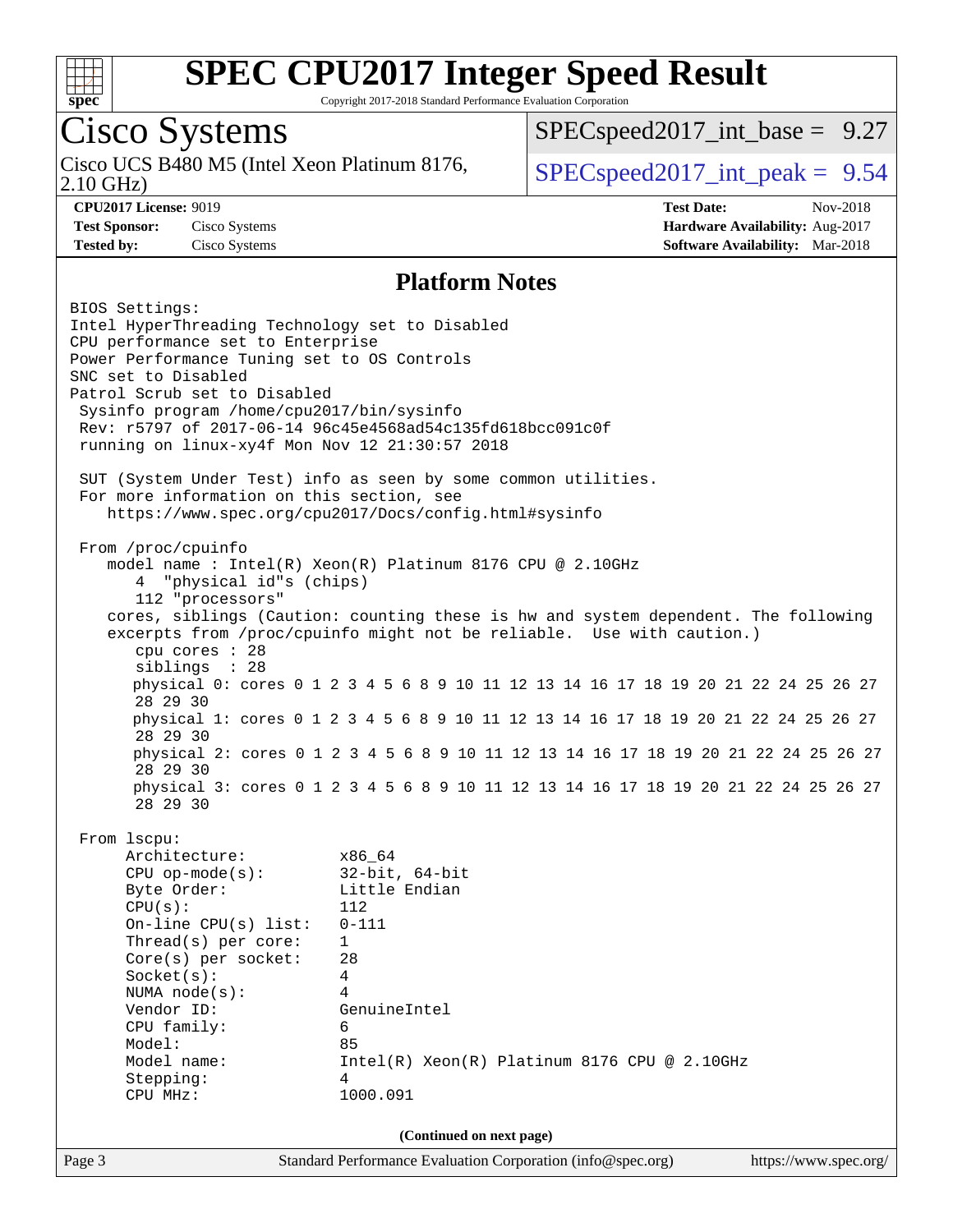

Copyright 2017-2018 Standard Performance Evaluation Corporation

Cisco Systems

2.10 GHz) Cisco UCS B480 M5 (Intel Xeon Platinum 8176,  $\vert$  [SPECspeed2017\\_int\\_peak =](http://www.spec.org/auto/cpu2017/Docs/result-fields.html#SPECspeed2017intpeak) 9.54

 $SPECspeed2017\_int\_base = 9.27$ 

**[CPU2017 License:](http://www.spec.org/auto/cpu2017/Docs/result-fields.html#CPU2017License)** 9019 **[Test Date:](http://www.spec.org/auto/cpu2017/Docs/result-fields.html#TestDate)** Nov-2018

**[Test Sponsor:](http://www.spec.org/auto/cpu2017/Docs/result-fields.html#TestSponsor)** Cisco Systems **[Hardware Availability:](http://www.spec.org/auto/cpu2017/Docs/result-fields.html#HardwareAvailability)** Aug-2017 **[Tested by:](http://www.spec.org/auto/cpu2017/Docs/result-fields.html#Testedby)** Cisco Systems **[Software Availability:](http://www.spec.org/auto/cpu2017/Docs/result-fields.html#SoftwareAvailability)** Mar-2018

#### **[Platform Notes \(Continued\)](http://www.spec.org/auto/cpu2017/Docs/result-fields.html#PlatformNotes)**

| CPU max MHz:            | 3800.0000  |
|-------------------------|------------|
| CPU min MHz:            | 1000.0000  |
| BogoMIPS:               | 4199.98    |
| Virtualization:         | $VT - x$   |
| $L1d$ cache:            | 32K        |
| Lli cache:              | 32K        |
| $L2$ cache:             | 1024K      |
| $L3$ cache:             | 39424K     |
| NUMA $node0$ $CPU(s)$ : | $0 - 27$   |
| NUMA $node1$ $CPU(s)$ : | $28 - 55$  |
| NUMA $node2$ $CPU(s)$ : | $56 - 83$  |
| NUMA $node3$ $CPU(s)$ : | $84 - 111$ |
| Flaos:                  | fnu vme de |

fpu vme de pse tsc msr pae mce cx8 apic sep mtrr pge mca cmov pat pse36 clflush dts acpi mmx fxsr sse sse2 ss ht tm pbe syscall nx pdpe1gb rdtscp lm constant\_tsc art arch\_perfmon pebs bts rep\_good nopl xtopology nonstop\_tsc aperfmperf eagerfpu pni pclmulqdq dtes64 monitor ds\_cpl vmx smx est tm2 ssse3 sdbg fma cx16 xtpr pdcm pcid dca sse4\_1 sse4\_2 x2apic movbe popcnt tsc\_deadline\_timer aes xsave avx f16c rdrand lahf\_lm abm 3dnowprefetch ida arat epb invpcid\_single pln pts dtherm hwp hwp\_act\_window hwp\_epp hwp\_pkg\_req intel\_pt rsb\_ctxsw spec\_ctrl stibp retpoline kaiser tpr\_shadow vnmi flexpriority ept vpid fsgsbase tsc\_adjust bmi1 hle avx2 smep bmi2 erms invpcid rtm cqm mpx avx512f avx512dq rdseed adx smap clflushopt clwb avx512cd avx512bw avx512vl xsaveopt xsavec xgetbv1 cqm\_llc cqm\_occup\_llc

```
 /proc/cpuinfo cache data
   cache size : 39424 KB
```
 From numactl --hardware WARNING: a numactl 'node' might or might not correspond to a physical chip. available: 4 nodes (0-3) node 0 cpus: 0 1 2 3 4 5 6 7 8 9 10 11 12 13 14 15 16 17 18 19 20 21 22 23 24 25 26 27 node 0 size: 385624 MB node 0 free: 385273 MB node 1 cpus: 28 29 30 31 32 33 34 35 36 37 38 39 40 41 42 43 44 45 46 47 48 49 50 51 52 53 54 55 node 1 size: 387057 MB node 1 free: 386716 MB node 2 cpus: 56 57 58 59 60 61 62 63 64 65 66 67 68 69 70 71 72 73 74 75 76 77 78 79 80 81 82 83 node 2 size: 387057 MB node 2 free: 386827 MB node 3 cpus: 84 85 86 87 88 89 90 91 92 93 94 95 96 97 98 99 100 101 102 103 104 105 106 107 108 109 110 111 node 3 size: 387054 MB node 3 free: 386846 MB node distances: node 0 1 2 3 0: 10 21 21 21

**(Continued on next page)**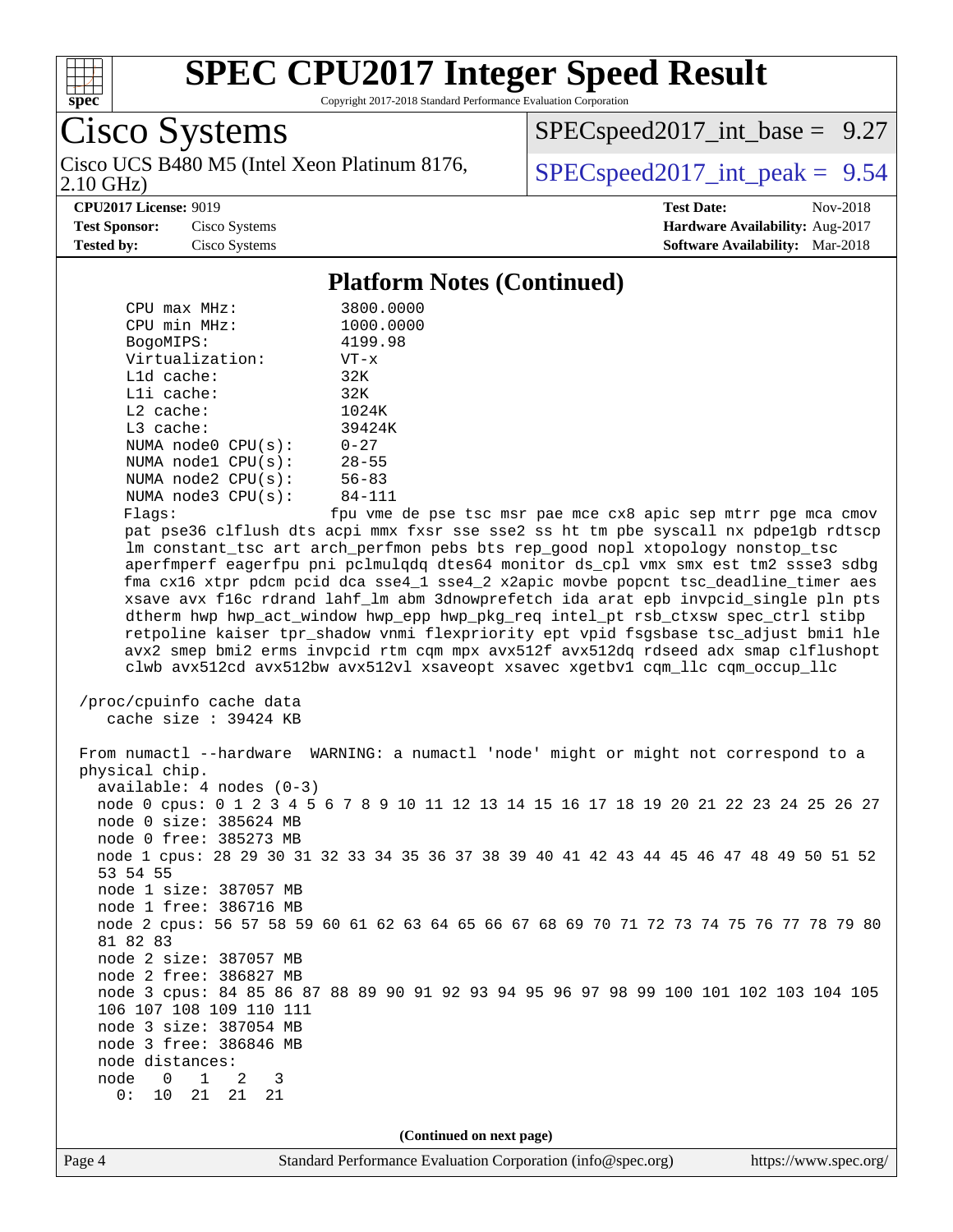

Copyright 2017-2018 Standard Performance Evaluation Corporation

Cisco Systems 2.10 GHz) Cisco UCS B480 M5 (Intel Xeon Platinum 8176,  $\vert$  [SPECspeed2017\\_int\\_peak =](http://www.spec.org/auto/cpu2017/Docs/result-fields.html#SPECspeed2017intpeak) 9.54  $SPECspeed2017\_int\_base = 9.27$ **[CPU2017 License:](http://www.spec.org/auto/cpu2017/Docs/result-fields.html#CPU2017License)** 9019 **[Test Date:](http://www.spec.org/auto/cpu2017/Docs/result-fields.html#TestDate)** Nov-2018 **[Test Sponsor:](http://www.spec.org/auto/cpu2017/Docs/result-fields.html#TestSponsor)** Cisco Systems **[Hardware Availability:](http://www.spec.org/auto/cpu2017/Docs/result-fields.html#HardwareAvailability)** Aug-2017 **[Tested by:](http://www.spec.org/auto/cpu2017/Docs/result-fields.html#Testedby)** Cisco Systems **[Software Availability:](http://www.spec.org/auto/cpu2017/Docs/result-fields.html#SoftwareAvailability)** Mar-2018 **[Platform Notes \(Continued\)](http://www.spec.org/auto/cpu2017/Docs/result-fields.html#PlatformNotes)** 1: 21 10 21 21 2: 21 21 10 21 3: 21 21 21 10 From /proc/meminfo MemTotal: 1583916004 kB HugePages\_Total: 0 Hugepagesize: 2048 kB From /etc/\*release\* /etc/\*version\* SuSE-release: SUSE Linux Enterprise Server 12 (x86\_64) VERSION = 12  $PATCHI$  FVEL  $= 2$  # This file is deprecated and will be removed in a future service pack or release. # Please check /etc/os-release for details about this release. os-release: NAME="SLES" VERSION="12-SP2" VERSION\_ID="12.2" PRETTY\_NAME="SUSE Linux Enterprise Server 12 SP2" ID="sles" ANSI\_COLOR="0;32" CPE\_NAME="cpe:/o:suse:sles:12:sp2" uname -a: Linux linux-xy4f 4.4.120-92.70-default #1 SMP Wed Mar 14 15:59:43 UTC 2018 (52a83de) x86\_64 x86\_64 x86\_64 GNU/Linux run-level 3 Dec 31 19:06 SPEC is set to: /home/cpu2017 Filesystem Type Size Used Avail Use% Mounted on /dev/sda1 xfs 224G 70G 154G 32% / Additional information from dmidecode follows. WARNING: Use caution when you interpret this section. The 'dmidecode' program reads system data which is "intended to allow hardware to be accurately determined", but the intent may not be met, as there are frequent changes to hardware, firmware, and the "DMTF SMBIOS" standard. BIOS Cisco Systems, Inc. B480M5.3.2.3c.0.0307181316 03/07/2018 Memory: 48x 0xCE00 M393A4K40BB2-CTD 32 GB 2 rank 2666 (End of data from sysinfo program)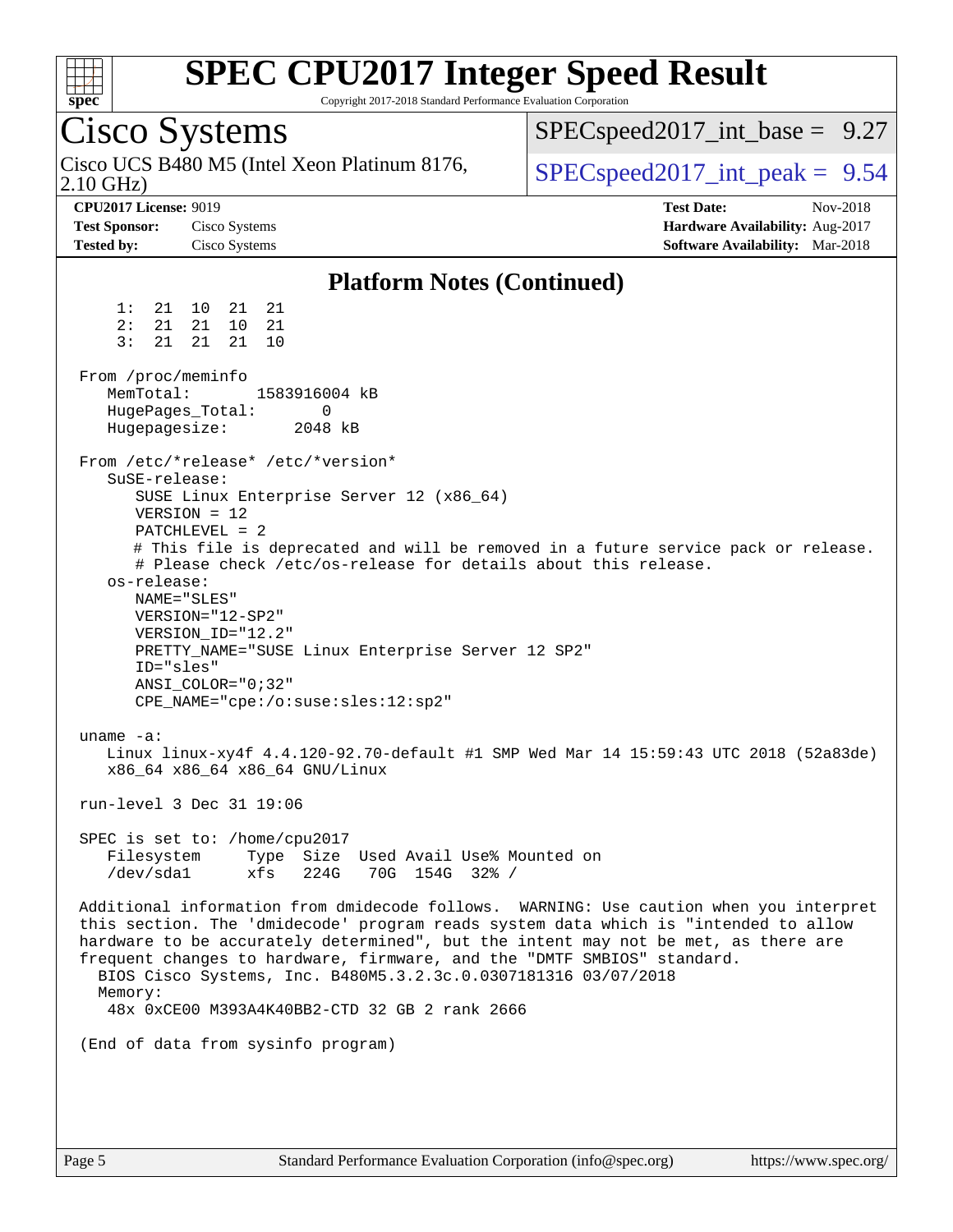

Copyright 2017-2018 Standard Performance Evaluation Corporation

## Cisco Systems

2.10 GHz) Cisco UCS B480 M5 (Intel Xeon Platinum 8176,  $\boxed{\text{SPEC speed2017\_int\_peak = 9.54}}$ 

[SPECspeed2017\\_int\\_base =](http://www.spec.org/auto/cpu2017/Docs/result-fields.html#SPECspeed2017intbase) 9.27

**[CPU2017 License:](http://www.spec.org/auto/cpu2017/Docs/result-fields.html#CPU2017License)** 9019 **[Test Date:](http://www.spec.org/auto/cpu2017/Docs/result-fields.html#TestDate)** Nov-2018 **[Test Sponsor:](http://www.spec.org/auto/cpu2017/Docs/result-fields.html#TestSponsor)** Cisco Systems **[Hardware Availability:](http://www.spec.org/auto/cpu2017/Docs/result-fields.html#HardwareAvailability)** Aug-2017 **[Tested by:](http://www.spec.org/auto/cpu2017/Docs/result-fields.html#Testedby)** Cisco Systems **[Software Availability:](http://www.spec.org/auto/cpu2017/Docs/result-fields.html#SoftwareAvailability)** Mar-2018

#### **[Compiler Version Notes](http://www.spec.org/auto/cpu2017/Docs/result-fields.html#CompilerVersionNotes)**

| 600.perlbench_s(base) 602.gcc_s(base) 605.mcf_s(base) 625.x264_s(base,<br>CC.<br>peak) 657.xz_s(base) |
|-------------------------------------------------------------------------------------------------------|
| icc (ICC) 18.0.2 20180210<br>Copyright (C) 1985-2018 Intel Corporation. All rights reserved.          |
| 600.perlbench $s$ (peak) 602.gcc $s$ (peak) 605.mcf $s$ (peak) 657.xz $s$ (peak)<br>CC                |
| icc (ICC) 18.0.2 20180210<br>Copyright (C) 1985-2018 Intel Corporation. All rights reserved.          |
| CXXC 620.omnetpp_s(base) 623.xalancbmk_s(base) 631.deepsjeng_s(base)<br>641.leela s(base)             |
| icpc (ICC) 18.0.2 20180210<br>Copyright (C) 1985-2018 Intel Corporation. All rights reserved.         |
| CXXC 620.omnetpp_s(peak) 623.xalancbmk_s(peak) 631.deepsjeng_s(peak)<br>$641.$ leela_s(peak)          |
| icpc (ICC) 18.0.2 20180210<br>Copyright (C) 1985-2018 Intel Corporation. All rights reserved.         |
| 648.exchange2_s(base, peak)<br>FC                                                                     |
| ifort (IFORT) 18.0.2 20180210<br>Copyright (C) 1985-2018 Intel Corporation. All rights reserved.      |

#### **[Base Compiler Invocation](http://www.spec.org/auto/cpu2017/Docs/result-fields.html#BaseCompilerInvocation)**

[C benchmarks](http://www.spec.org/auto/cpu2017/Docs/result-fields.html#Cbenchmarks): [icc -m64 -std=c11](http://www.spec.org/cpu2017/results/res2018q4/cpu2017-20181211-10301.flags.html#user_CCbase_intel_icc_64bit_c11_33ee0cdaae7deeeab2a9725423ba97205ce30f63b9926c2519791662299b76a0318f32ddfffdc46587804de3178b4f9328c46fa7c2b0cd779d7a61945c91cd35)

[C++ benchmarks:](http://www.spec.org/auto/cpu2017/Docs/result-fields.html#CXXbenchmarks) [icpc -m64](http://www.spec.org/cpu2017/results/res2018q4/cpu2017-20181211-10301.flags.html#user_CXXbase_intel_icpc_64bit_4ecb2543ae3f1412ef961e0650ca070fec7b7afdcd6ed48761b84423119d1bf6bdf5cad15b44d48e7256388bc77273b966e5eb805aefd121eb22e9299b2ec9d9)

**(Continued on next page)**

Page 6 Standard Performance Evaluation Corporation [\(info@spec.org\)](mailto:info@spec.org) <https://www.spec.org/>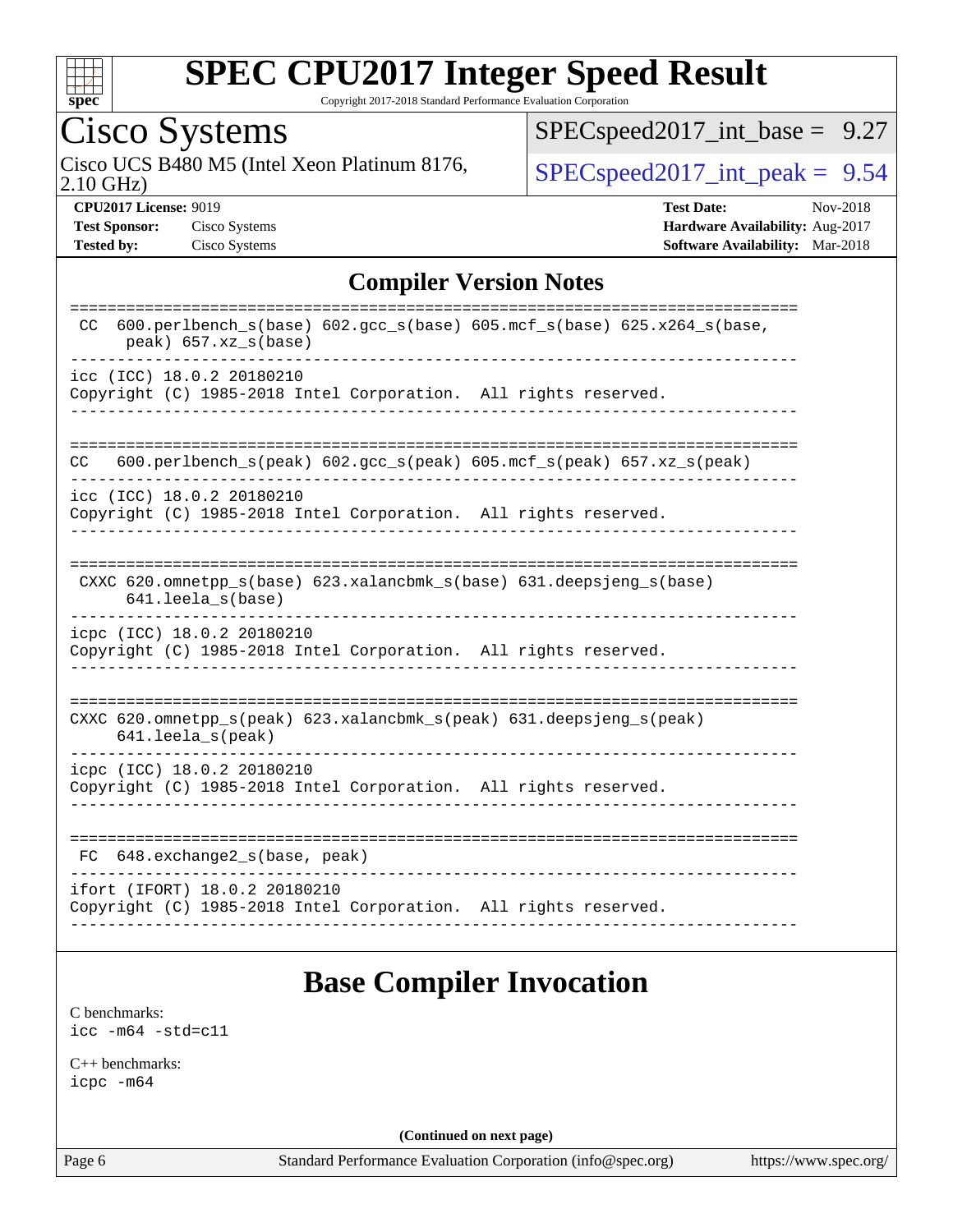

Copyright 2017-2018 Standard Performance Evaluation Corporation

### Cisco Systems

2.10 GHz) Cisco UCS B480 M5 (Intel Xeon Platinum 8176,  $\vert$  [SPECspeed2017\\_int\\_peak =](http://www.spec.org/auto/cpu2017/Docs/result-fields.html#SPECspeed2017intpeak) 9.54

 $SPECspeed2017\_int\_base = 9.27$ 

**[CPU2017 License:](http://www.spec.org/auto/cpu2017/Docs/result-fields.html#CPU2017License)** 9019 **[Test Date:](http://www.spec.org/auto/cpu2017/Docs/result-fields.html#TestDate)** Nov-2018 **[Test Sponsor:](http://www.spec.org/auto/cpu2017/Docs/result-fields.html#TestSponsor)** Cisco Systems **Cisco Systems [Hardware Availability:](http://www.spec.org/auto/cpu2017/Docs/result-fields.html#HardwareAvailability)** Aug-2017 **[Tested by:](http://www.spec.org/auto/cpu2017/Docs/result-fields.html#Testedby)** Cisco Systems **[Software Availability:](http://www.spec.org/auto/cpu2017/Docs/result-fields.html#SoftwareAvailability)** Mar-2018

### **[Base Compiler Invocation \(Continued\)](http://www.spec.org/auto/cpu2017/Docs/result-fields.html#BaseCompilerInvocation)**

[Fortran benchmarks](http://www.spec.org/auto/cpu2017/Docs/result-fields.html#Fortranbenchmarks):

[ifort -m64](http://www.spec.org/cpu2017/results/res2018q4/cpu2017-20181211-10301.flags.html#user_FCbase_intel_ifort_64bit_24f2bb282fbaeffd6157abe4f878425411749daecae9a33200eee2bee2fe76f3b89351d69a8130dd5949958ce389cf37ff59a95e7a40d588e8d3a57e0c3fd751)

**[Base Portability Flags](http://www.spec.org/auto/cpu2017/Docs/result-fields.html#BasePortabilityFlags)**

 600.perlbench\_s: [-DSPEC\\_LP64](http://www.spec.org/cpu2017/results/res2018q4/cpu2017-20181211-10301.flags.html#b600.perlbench_s_basePORTABILITY_DSPEC_LP64) [-DSPEC\\_LINUX\\_X64](http://www.spec.org/cpu2017/results/res2018q4/cpu2017-20181211-10301.flags.html#b600.perlbench_s_baseCPORTABILITY_DSPEC_LINUX_X64) 602.gcc\_s: [-DSPEC\\_LP64](http://www.spec.org/cpu2017/results/res2018q4/cpu2017-20181211-10301.flags.html#suite_basePORTABILITY602_gcc_s_DSPEC_LP64) 605.mcf\_s: [-DSPEC\\_LP64](http://www.spec.org/cpu2017/results/res2018q4/cpu2017-20181211-10301.flags.html#suite_basePORTABILITY605_mcf_s_DSPEC_LP64) 620.omnetpp\_s: [-DSPEC\\_LP64](http://www.spec.org/cpu2017/results/res2018q4/cpu2017-20181211-10301.flags.html#suite_basePORTABILITY620_omnetpp_s_DSPEC_LP64) 623.xalancbmk\_s: [-DSPEC\\_LP64](http://www.spec.org/cpu2017/results/res2018q4/cpu2017-20181211-10301.flags.html#suite_basePORTABILITY623_xalancbmk_s_DSPEC_LP64) [-DSPEC\\_LINUX](http://www.spec.org/cpu2017/results/res2018q4/cpu2017-20181211-10301.flags.html#b623.xalancbmk_s_baseCXXPORTABILITY_DSPEC_LINUX) 625.x264\_s: [-DSPEC\\_LP64](http://www.spec.org/cpu2017/results/res2018q4/cpu2017-20181211-10301.flags.html#suite_basePORTABILITY625_x264_s_DSPEC_LP64) 631.deepsjeng\_s: [-DSPEC\\_LP64](http://www.spec.org/cpu2017/results/res2018q4/cpu2017-20181211-10301.flags.html#suite_basePORTABILITY631_deepsjeng_s_DSPEC_LP64) 641.leela\_s: [-DSPEC\\_LP64](http://www.spec.org/cpu2017/results/res2018q4/cpu2017-20181211-10301.flags.html#suite_basePORTABILITY641_leela_s_DSPEC_LP64) 648.exchange2\_s: [-DSPEC\\_LP64](http://www.spec.org/cpu2017/results/res2018q4/cpu2017-20181211-10301.flags.html#suite_basePORTABILITY648_exchange2_s_DSPEC_LP64) 657.xz\_s: [-DSPEC\\_LP64](http://www.spec.org/cpu2017/results/res2018q4/cpu2017-20181211-10301.flags.html#suite_basePORTABILITY657_xz_s_DSPEC_LP64)

#### **[Base Optimization Flags](http://www.spec.org/auto/cpu2017/Docs/result-fields.html#BaseOptimizationFlags)**

#### [C benchmarks](http://www.spec.org/auto/cpu2017/Docs/result-fields.html#Cbenchmarks):

[-Wl,-z,muldefs](http://www.spec.org/cpu2017/results/res2018q4/cpu2017-20181211-10301.flags.html#user_CCbase_link_force_multiple1_b4cbdb97b34bdee9ceefcfe54f4c8ea74255f0b02a4b23e853cdb0e18eb4525ac79b5a88067c842dd0ee6996c24547a27a4b99331201badda8798ef8a743f577) [-xCORE-AVX512](http://www.spec.org/cpu2017/results/res2018q4/cpu2017-20181211-10301.flags.html#user_CCbase_f-xCORE-AVX512) [-ipo](http://www.spec.org/cpu2017/results/res2018q4/cpu2017-20181211-10301.flags.html#user_CCbase_f-ipo) [-O3](http://www.spec.org/cpu2017/results/res2018q4/cpu2017-20181211-10301.flags.html#user_CCbase_f-O3) [-no-prec-div](http://www.spec.org/cpu2017/results/res2018q4/cpu2017-20181211-10301.flags.html#user_CCbase_f-no-prec-div) [-qopt-mem-layout-trans=3](http://www.spec.org/cpu2017/results/res2018q4/cpu2017-20181211-10301.flags.html#user_CCbase_f-qopt-mem-layout-trans_de80db37974c74b1f0e20d883f0b675c88c3b01e9d123adea9b28688d64333345fb62bc4a798493513fdb68f60282f9a726aa07f478b2f7113531aecce732043) [-qopenmp](http://www.spec.org/cpu2017/results/res2018q4/cpu2017-20181211-10301.flags.html#user_CCbase_qopenmp_16be0c44f24f464004c6784a7acb94aca937f053568ce72f94b139a11c7c168634a55f6653758ddd83bcf7b8463e8028bb0b48b77bcddc6b78d5d95bb1df2967) [-DSPEC\\_OPENMP](http://www.spec.org/cpu2017/results/res2018q4/cpu2017-20181211-10301.flags.html#suite_CCbase_DSPEC_OPENMP) [-L/usr/local/je5.0.1-64/lib](http://www.spec.org/cpu2017/results/res2018q4/cpu2017-20181211-10301.flags.html#user_CCbase_jemalloc_link_path64_4b10a636b7bce113509b17f3bd0d6226c5fb2346b9178c2d0232c14f04ab830f976640479e5c33dc2bcbbdad86ecfb6634cbbd4418746f06f368b512fced5394) [-ljemalloc](http://www.spec.org/cpu2017/results/res2018q4/cpu2017-20181211-10301.flags.html#user_CCbase_jemalloc_link_lib_d1249b907c500fa1c0672f44f562e3d0f79738ae9e3c4a9c376d49f265a04b9c99b167ecedbf6711b3085be911c67ff61f150a17b3472be731631ba4d0471706)

#### [C++ benchmarks:](http://www.spec.org/auto/cpu2017/Docs/result-fields.html#CXXbenchmarks)

[-Wl,-z,muldefs](http://www.spec.org/cpu2017/results/res2018q4/cpu2017-20181211-10301.flags.html#user_CXXbase_link_force_multiple1_b4cbdb97b34bdee9ceefcfe54f4c8ea74255f0b02a4b23e853cdb0e18eb4525ac79b5a88067c842dd0ee6996c24547a27a4b99331201badda8798ef8a743f577) [-xCORE-AVX512](http://www.spec.org/cpu2017/results/res2018q4/cpu2017-20181211-10301.flags.html#user_CXXbase_f-xCORE-AVX512) [-ipo](http://www.spec.org/cpu2017/results/res2018q4/cpu2017-20181211-10301.flags.html#user_CXXbase_f-ipo) [-O3](http://www.spec.org/cpu2017/results/res2018q4/cpu2017-20181211-10301.flags.html#user_CXXbase_f-O3) [-no-prec-div](http://www.spec.org/cpu2017/results/res2018q4/cpu2017-20181211-10301.flags.html#user_CXXbase_f-no-prec-div) [-qopt-mem-layout-trans=3](http://www.spec.org/cpu2017/results/res2018q4/cpu2017-20181211-10301.flags.html#user_CXXbase_f-qopt-mem-layout-trans_de80db37974c74b1f0e20d883f0b675c88c3b01e9d123adea9b28688d64333345fb62bc4a798493513fdb68f60282f9a726aa07f478b2f7113531aecce732043) [-L/usr/local/je5.0.1-64/lib](http://www.spec.org/cpu2017/results/res2018q4/cpu2017-20181211-10301.flags.html#user_CXXbase_jemalloc_link_path64_4b10a636b7bce113509b17f3bd0d6226c5fb2346b9178c2d0232c14f04ab830f976640479e5c33dc2bcbbdad86ecfb6634cbbd4418746f06f368b512fced5394) [-ljemalloc](http://www.spec.org/cpu2017/results/res2018q4/cpu2017-20181211-10301.flags.html#user_CXXbase_jemalloc_link_lib_d1249b907c500fa1c0672f44f562e3d0f79738ae9e3c4a9c376d49f265a04b9c99b167ecedbf6711b3085be911c67ff61f150a17b3472be731631ba4d0471706)

#### [Fortran benchmarks](http://www.spec.org/auto/cpu2017/Docs/result-fields.html#Fortranbenchmarks):

[-Wl,-z,muldefs](http://www.spec.org/cpu2017/results/res2018q4/cpu2017-20181211-10301.flags.html#user_FCbase_link_force_multiple1_b4cbdb97b34bdee9ceefcfe54f4c8ea74255f0b02a4b23e853cdb0e18eb4525ac79b5a88067c842dd0ee6996c24547a27a4b99331201badda8798ef8a743f577) [-xCORE-AVX512](http://www.spec.org/cpu2017/results/res2018q4/cpu2017-20181211-10301.flags.html#user_FCbase_f-xCORE-AVX512) [-ipo](http://www.spec.org/cpu2017/results/res2018q4/cpu2017-20181211-10301.flags.html#user_FCbase_f-ipo) [-O3](http://www.spec.org/cpu2017/results/res2018q4/cpu2017-20181211-10301.flags.html#user_FCbase_f-O3) [-no-prec-div](http://www.spec.org/cpu2017/results/res2018q4/cpu2017-20181211-10301.flags.html#user_FCbase_f-no-prec-div) [-qopt-mem-layout-trans=3](http://www.spec.org/cpu2017/results/res2018q4/cpu2017-20181211-10301.flags.html#user_FCbase_f-qopt-mem-layout-trans_de80db37974c74b1f0e20d883f0b675c88c3b01e9d123adea9b28688d64333345fb62bc4a798493513fdb68f60282f9a726aa07f478b2f7113531aecce732043) [-nostandard-realloc-lhs](http://www.spec.org/cpu2017/results/res2018q4/cpu2017-20181211-10301.flags.html#user_FCbase_f_2003_std_realloc_82b4557e90729c0f113870c07e44d33d6f5a304b4f63d4c15d2d0f1fab99f5daaed73bdb9275d9ae411527f28b936061aa8b9c8f2d63842963b95c9dd6426b8a) [-L/usr/local/je5.0.1-64/lib](http://www.spec.org/cpu2017/results/res2018q4/cpu2017-20181211-10301.flags.html#user_FCbase_jemalloc_link_path64_4b10a636b7bce113509b17f3bd0d6226c5fb2346b9178c2d0232c14f04ab830f976640479e5c33dc2bcbbdad86ecfb6634cbbd4418746f06f368b512fced5394) [-ljemalloc](http://www.spec.org/cpu2017/results/res2018q4/cpu2017-20181211-10301.flags.html#user_FCbase_jemalloc_link_lib_d1249b907c500fa1c0672f44f562e3d0f79738ae9e3c4a9c376d49f265a04b9c99b167ecedbf6711b3085be911c67ff61f150a17b3472be731631ba4d0471706)

### **[Peak Compiler Invocation](http://www.spec.org/auto/cpu2017/Docs/result-fields.html#PeakCompilerInvocation)**

[C benchmarks](http://www.spec.org/auto/cpu2017/Docs/result-fields.html#Cbenchmarks): [icc -m64 -std=c11](http://www.spec.org/cpu2017/results/res2018q4/cpu2017-20181211-10301.flags.html#user_CCpeak_intel_icc_64bit_c11_33ee0cdaae7deeeab2a9725423ba97205ce30f63b9926c2519791662299b76a0318f32ddfffdc46587804de3178b4f9328c46fa7c2b0cd779d7a61945c91cd35)

[C++ benchmarks \(except as noted below\):](http://www.spec.org/auto/cpu2017/Docs/result-fields.html#CXXbenchmarksexceptasnotedbelow) [icpc -m64](http://www.spec.org/cpu2017/results/res2018q4/cpu2017-20181211-10301.flags.html#user_CXXpeak_intel_icpc_64bit_4ecb2543ae3f1412ef961e0650ca070fec7b7afdcd6ed48761b84423119d1bf6bdf5cad15b44d48e7256388bc77273b966e5eb805aefd121eb22e9299b2ec9d9)

**(Continued on next page)**

Page 7 Standard Performance Evaluation Corporation [\(info@spec.org\)](mailto:info@spec.org) <https://www.spec.org/>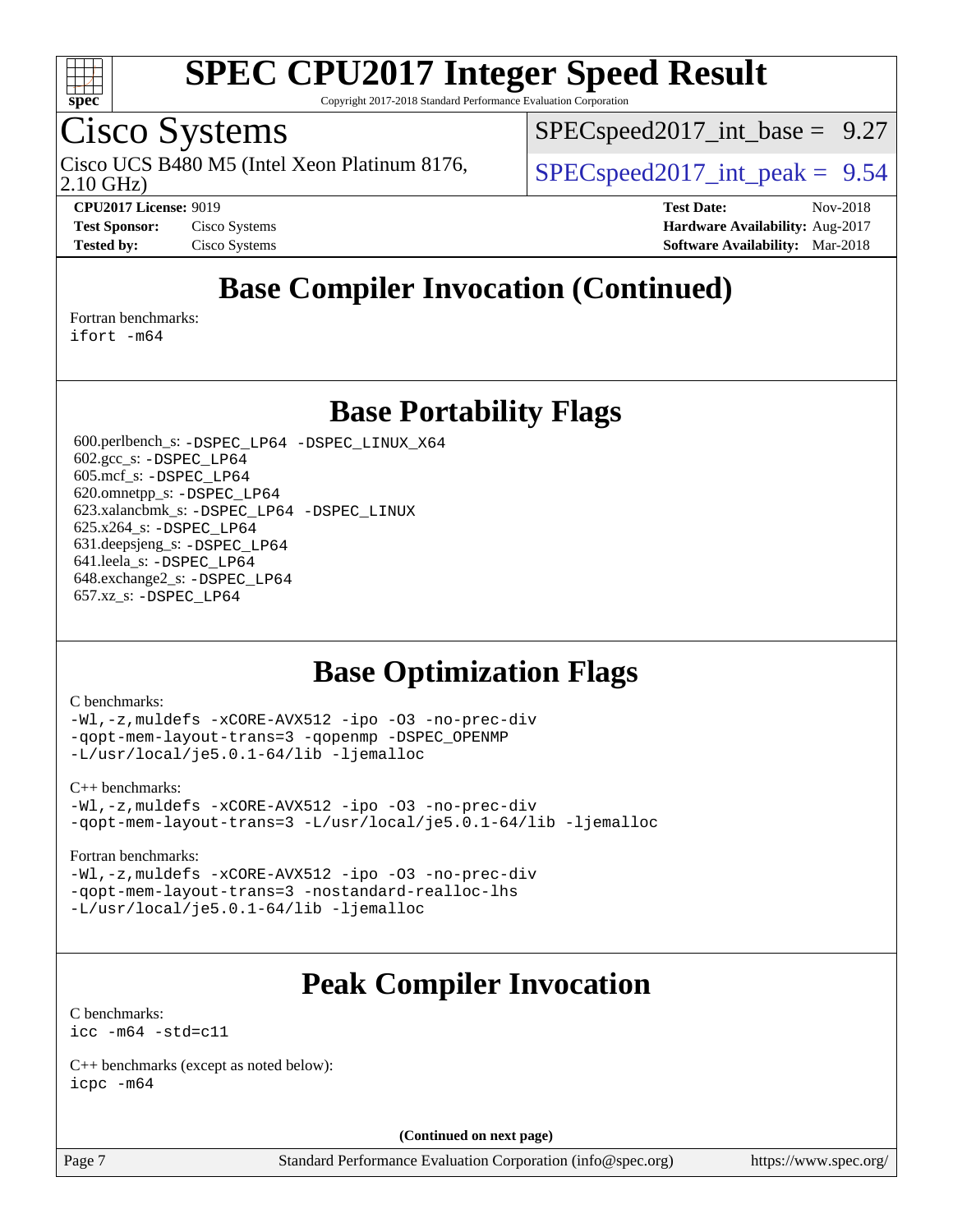

Copyright 2017-2018 Standard Performance Evaluation Corporation

## Cisco Systems

2.10 GHz) Cisco UCS B480 M5 (Intel Xeon Platinum 8176,  $\vert$  [SPECspeed2017\\_int\\_peak =](http://www.spec.org/auto/cpu2017/Docs/result-fields.html#SPECspeed2017intpeak) 9.54

 $SPECspeed2017\_int\_base = 9.27$ 

**[CPU2017 License:](http://www.spec.org/auto/cpu2017/Docs/result-fields.html#CPU2017License)** 9019 **[Test Date:](http://www.spec.org/auto/cpu2017/Docs/result-fields.html#TestDate)** Nov-2018 **[Test Sponsor:](http://www.spec.org/auto/cpu2017/Docs/result-fields.html#TestSponsor)** Cisco Systems **Cisco Systems [Hardware Availability:](http://www.spec.org/auto/cpu2017/Docs/result-fields.html#HardwareAvailability)** Aug-2017 **[Tested by:](http://www.spec.org/auto/cpu2017/Docs/result-fields.html#Testedby)** Cisco Systems **[Software Availability:](http://www.spec.org/auto/cpu2017/Docs/result-fields.html#SoftwareAvailability)** Mar-2018

## **[Peak Compiler Invocation \(Continued\)](http://www.spec.org/auto/cpu2017/Docs/result-fields.html#PeakCompilerInvocation)**

623.xalancbmk\_s: [icpc -m32 -L/home/prasadj/specdev/IC18u2\\_Internal/lin\\_18\\_0\\_20180210/compiler/lib/ia32\\_lin](http://www.spec.org/cpu2017/results/res2018q4/cpu2017-20181211-10301.flags.html#user_peakCXXLD623_xalancbmk_s_intel_icpc_c6d030cd79af6ea7d6fb64c57e8fe7ae8fe0b96fc5a3b3f4a10e3273b3d7fa9decd8263f6330cef23f751cb093a69fae84a2bf4c243500a8eed069248128076f)

[Fortran benchmarks](http://www.spec.org/auto/cpu2017/Docs/result-fields.html#Fortranbenchmarks):

[ifort -m64](http://www.spec.org/cpu2017/results/res2018q4/cpu2017-20181211-10301.flags.html#user_FCpeak_intel_ifort_64bit_24f2bb282fbaeffd6157abe4f878425411749daecae9a33200eee2bee2fe76f3b89351d69a8130dd5949958ce389cf37ff59a95e7a40d588e8d3a57e0c3fd751)

#### **[Peak Portability Flags](http://www.spec.org/auto/cpu2017/Docs/result-fields.html#PeakPortabilityFlags)**

 600.perlbench\_s: [-DSPEC\\_LP64](http://www.spec.org/cpu2017/results/res2018q4/cpu2017-20181211-10301.flags.html#b600.perlbench_s_peakPORTABILITY_DSPEC_LP64) [-DSPEC\\_LINUX\\_X64](http://www.spec.org/cpu2017/results/res2018q4/cpu2017-20181211-10301.flags.html#b600.perlbench_s_peakCPORTABILITY_DSPEC_LINUX_X64) 602.gcc\_s: [-DSPEC\\_LP64](http://www.spec.org/cpu2017/results/res2018q4/cpu2017-20181211-10301.flags.html#suite_peakPORTABILITY602_gcc_s_DSPEC_LP64) 605.mcf\_s: [-DSPEC\\_LP64](http://www.spec.org/cpu2017/results/res2018q4/cpu2017-20181211-10301.flags.html#suite_peakPORTABILITY605_mcf_s_DSPEC_LP64) 620.omnetpp\_s: [-DSPEC\\_LP64](http://www.spec.org/cpu2017/results/res2018q4/cpu2017-20181211-10301.flags.html#suite_peakPORTABILITY620_omnetpp_s_DSPEC_LP64) 623.xalancbmk\_s: [-D\\_FILE\\_OFFSET\\_BITS=64](http://www.spec.org/cpu2017/results/res2018q4/cpu2017-20181211-10301.flags.html#user_peakPORTABILITY623_xalancbmk_s_file_offset_bits_64_5ae949a99b284ddf4e95728d47cb0843d81b2eb0e18bdfe74bbf0f61d0b064f4bda2f10ea5eb90e1dcab0e84dbc592acfc5018bc955c18609f94ddb8d550002c) [-DSPEC\\_LINUX](http://www.spec.org/cpu2017/results/res2018q4/cpu2017-20181211-10301.flags.html#b623.xalancbmk_s_peakCXXPORTABILITY_DSPEC_LINUX) 625.x264\_s: [-DSPEC\\_LP64](http://www.spec.org/cpu2017/results/res2018q4/cpu2017-20181211-10301.flags.html#suite_peakPORTABILITY625_x264_s_DSPEC_LP64) 631.deepsjeng\_s: [-DSPEC\\_LP64](http://www.spec.org/cpu2017/results/res2018q4/cpu2017-20181211-10301.flags.html#suite_peakPORTABILITY631_deepsjeng_s_DSPEC_LP64) 641.leela\_s: [-DSPEC\\_LP64](http://www.spec.org/cpu2017/results/res2018q4/cpu2017-20181211-10301.flags.html#suite_peakPORTABILITY641_leela_s_DSPEC_LP64) 648.exchange2\_s: [-DSPEC\\_LP64](http://www.spec.org/cpu2017/results/res2018q4/cpu2017-20181211-10301.flags.html#suite_peakPORTABILITY648_exchange2_s_DSPEC_LP64) 657.xz\_s: [-DSPEC\\_LP64](http://www.spec.org/cpu2017/results/res2018q4/cpu2017-20181211-10301.flags.html#suite_peakPORTABILITY657_xz_s_DSPEC_LP64)

### **[Peak Optimization Flags](http://www.spec.org/auto/cpu2017/Docs/result-fields.html#PeakOptimizationFlags)**

[C benchmarks](http://www.spec.org/auto/cpu2017/Docs/result-fields.html#Cbenchmarks):

```
600.perlbench_s: -W1, -z, muldefs -prof-gen(pass 1)-prof-use(pass 2) -02
-xCORE-AVX512 -qopt-prefetch -ipo -O3
-qopt-mem-layout-trans=3 -no-prec-div
-DSPEC_SUPPRESS_OPENMP -qopenmp -DSPEC_OPENMP
-fno-strict-overflow -L/usr/local/je5.0.1-64/lib
-ljemalloc
 602.gcc_s: -Wl,-z,muldefs -prof-gen(pass 1) -prof-use(pass 2) -O2
-xCORE-AVX512 -qopt-prefetch -ipo -O3
-qopt-mem-layout-trans=3 -no-prec-div
-DSPEC_SUPPRESS_OPENMP -qopenmp -DSPEC_OPENMP
-L/usr/local/je5.0.1-64/lib -ljemalloc
 605.mcf_s: -Wl,-z,muldefs -prof-gen(pass 1) -prof-use(pass 2) -ipo
-xCORE-AVX512 -O3 -no-prec-div -qopt-prefetch
-qopt-mem-layout-trans=3 -DSPEC_SUPPRESS_OPENMP -qopenmp
-DSPEC_OPENMP -L/usr/local/je5.0.1-64/lib -ljemalloc
 625.x264_s: -Wl,-z,muldefs -xCORE-AVX512 -ipo -O3 -no-prec-div
-qopt-prefetch -qopt-mem-layout-trans=3 -qopenmp
```
**(Continued on next page)**

| Page 8<br>Standard Performance Evaluation Corporation (info@spec.org)<br>https://www.spec.org/ |
|------------------------------------------------------------------------------------------------|
|------------------------------------------------------------------------------------------------|